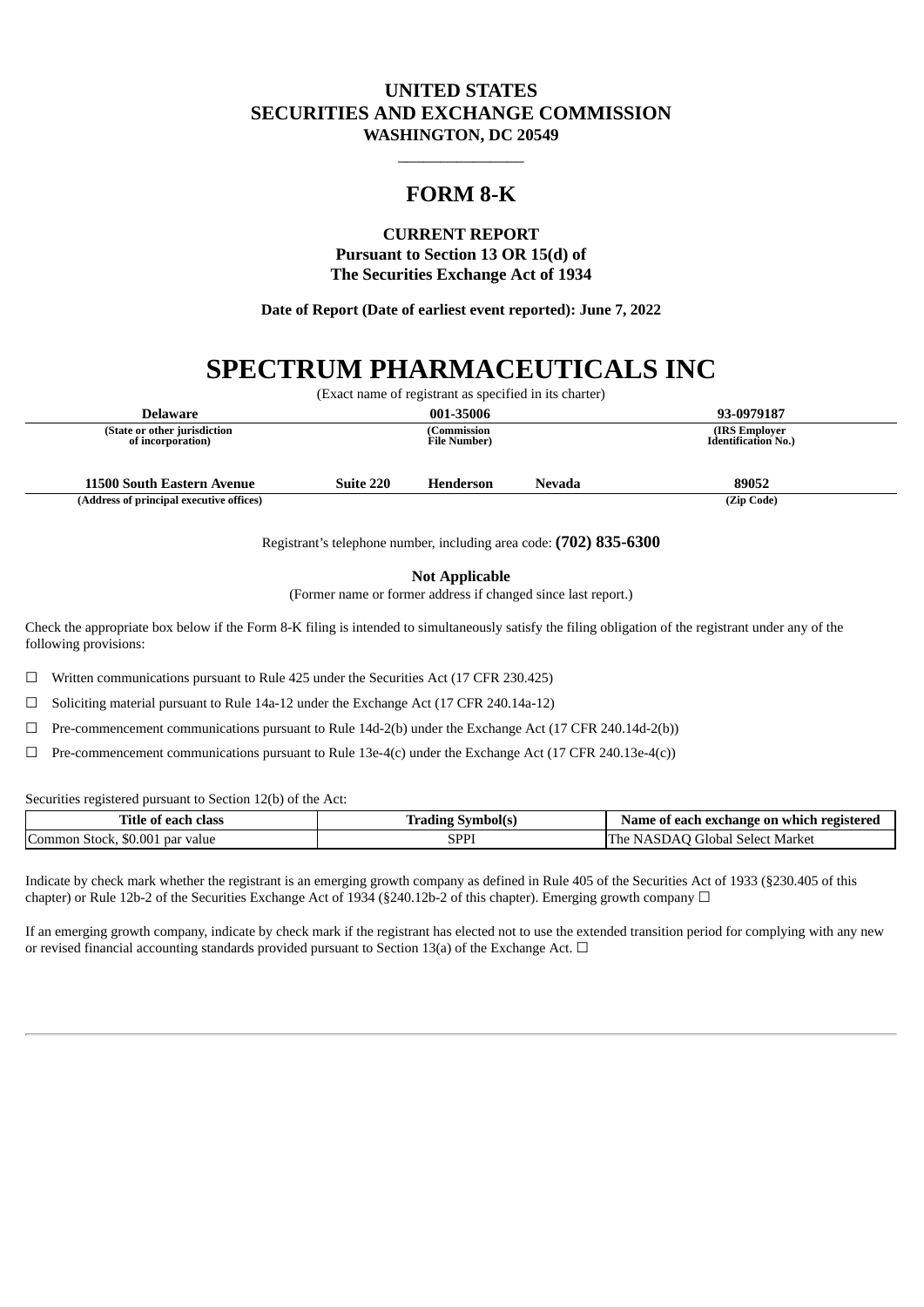#### Item 3.01 Notice of Delisting or Failure to Satisfy a Continued Listing Rule or Standard: Transfer of Listing.

On June 7, 2022, Spectrum Pharmaceuticals, Inc. (the "Company") received written notice (the "Notice") from The NASDAQ Stock Market ("Nasdaq") notifying the Company that, because the closing bid price for the Company's common stock has fallen below \$1.00 per share for 30 consecutive business days, the Company no longer complies with the minimum bid price requirement for continued listing on the Nasdaq Global Select Market. Nasdaq Listing Rule 5550(a)(2) requires listed securities to maintain a minimum bid price of \$1.00 per share (the "Minimum Bid Price Requirement"), and Nasdaq Listing Rule 5810(c)(3)(A) provides that a failure to meet the Minimum Bid Price Requirement exists if the deficiency continues for a period of 30 consecutive business days.

The Notice has no immediate effect on the listing of the Company's common stock on the Nasdaq Global Select Market. Pursuant to Nasdaq Listing Rule 5810(c)(3)(A), the Company has been provided an initial compliance period of 180 calendar days, or until December 5, 2022, to regain compliance with the Minimum Bid Price Requirement. To regain compliance, the closing bid price of the Company's common stock must meet or exceed \$1.00 per share for a minimum of 10 consecutive business days prior to December 5, 2022. If at any time during this 180-day compliance period the closing bid price of the Company's common stock meets these requirements, then Nasdaq will provide the Company with written confirmation of compliance and the matter will be closed.

If the Company does not regain compliance by December 5, 2022, the Company may be eligible for an additional 180-day compliance period if it applies to transfer the listing of its common stock to the Nasdaq Capital Market. To qualify, the Company would be required to meet the continued listing requirement for market value of publicly held shares and all other initial listing standards for the Nasdaq Capital Market, with the exception of the Minimum Bid Price Requirement. In addition, the Company would be required to provide written notice to Nasdaq of its intent to cure the minimum bid price deficiency during this second compliance period by effecting a reverse stock split, if necessary.

If the Company does not regain compliance within the allotted compliance period(s), including any extensions that may be granted by Nasdaq, Nasdaq will provide notice that the Company's common stock will be subject to delisting. The Company would then be entitled to appeal the Nasdaq staff's determination to a Nasdaq Listing Qualifications Panel and request a hearing.

The Company intends to monitor the closing bid price of the Company's common stock and consider its available options to resolve the noncompliance with the Minimum Bid Price Requirement. No determination regarding the Company's response has been made at this time. There can be no assurance that the Company will be able to regain compliance with the Minimum Bid Price Requirement or will otherwise be in compliance with other Nasdaq listing criteria.